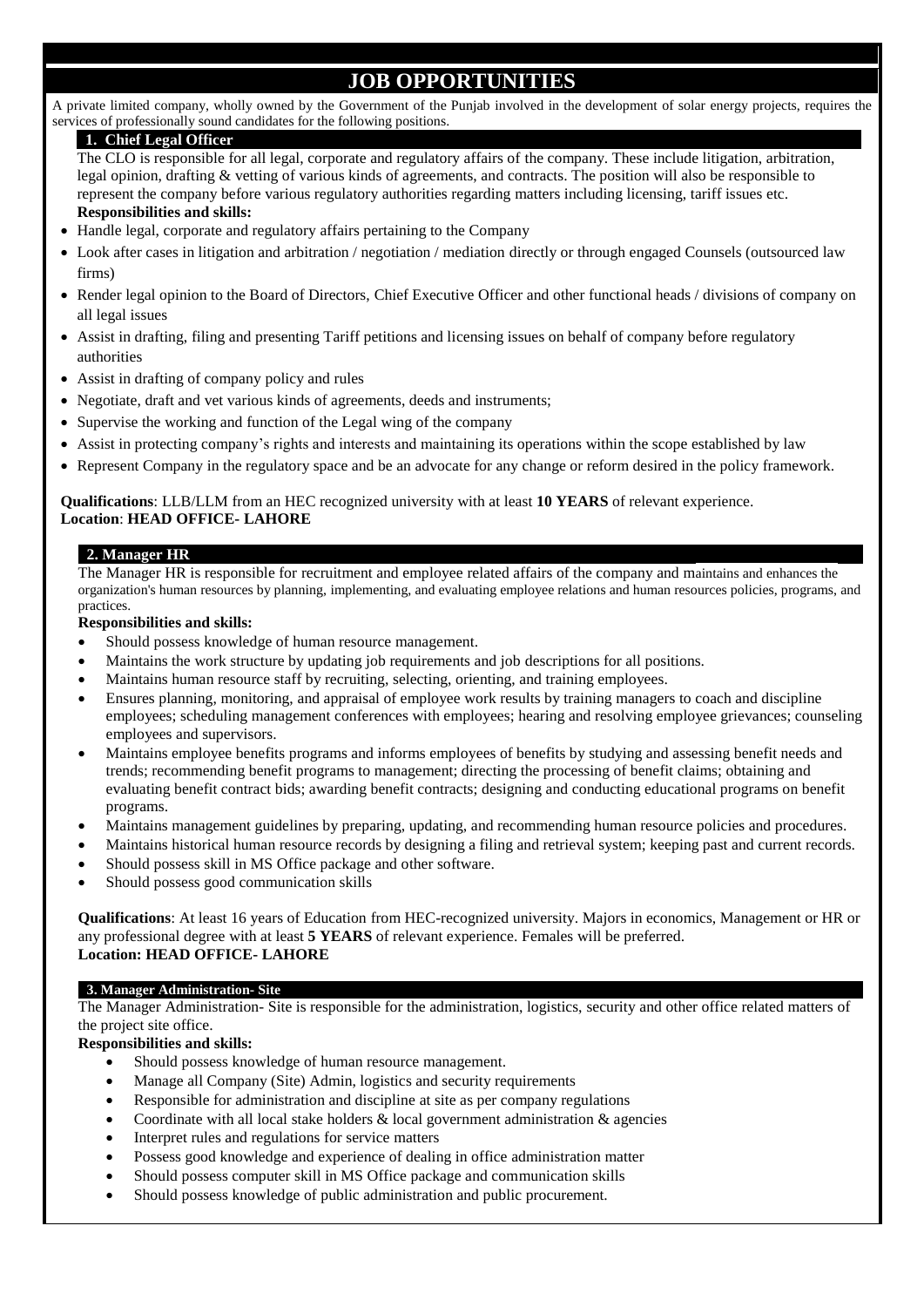**Qualifications**: Bachelors from HEC-recognized university with at least **5 YEARS** of relevant experience. **Location: SITE OFFICE – BAHAWALPUR**

## **4. Manager Contracts**

The Manager Contract is responsible for monitoring the contractor's and owner engineer's progress, writing the draft documents, advising on contractual matters and controlling and establishing a timeline for making necessary contract decisions or modifications.

## **Responsibilities and skills:**

- Having experience on negotiation, execution & closing of contracts
- Monitoring  $\&$  implementation of contractual scope with EPC contractor  $\&$  Owner's engineer
- Familiar with public sector procurement rules i.e. PPRA 2014
- To suggest ways to make / control international contracts compatible with local laws & FIDIC requirements
- Hands on experience on raising, controlling  $&$  settlement project claims  $&$  risk management, including raising alerts on potential delays with remedial measures.
- To advise on contractual matters regarding mobilization advance, bank guarantee, performance guarantee, extension of time, interim payment certificate, default of contractors and final payment certificate as per contract.
- Provide a liaison between project management & procurement management
- Excellent communication skills on contractual issues

**Qualifications**: Bachelor (Civil, Mechanical, Electrical) with at least **5 YEARS** of relevant experience on handling utility projects (preferably international projects) as Manager Contracts. **Location: HEAD OFFICE- LAHORE**

### **5. Manager Strategic Planning**

The Manager Strategic Planning is responsible for planning and directing an organization's strategic and long-range goals. Conducts organizational reviews to identify strengths, priorities, weaknesses, and opportunities and to evaluate operational effectiveness.

Responsibilities and skills:

- Advise and provide support on matters regarding the development, direction, capacity and coordination of activities of the company
- Advise and support the review of the strategic plans and help identify priorities for adjustment, redesigning if required
- Provide advice on the institutional arrangements necessary for implementation of the Corporate Plan
- Provide advice and support on organizational and institutional issues
- Advise and provide support on issues relating to the development and promotion of statistical advocacy and partnerships with relevant stakeholders
- Support company in ensuring effective development partner co-ordination
- Advise and support the company in ensuring high quality and timely reporting to the Board of Directors, and CEO
- Support the company in being innovative and strategic in its thinking, problem solving and planning
- Transfer planning and management skills to the company through training and technical advice

**Qualifications**: Professional Bachelor's degree (4 years) from an HEC recognized university with at least **5 YEARS** of relevant experience.

# **Location: HEAD OFFICE- LAHORE**

## **6. Deputy Manager Projects / Senior Project Engineer**

The Deputy Manager Projects / Senior Project should be able to work with the Project manager closely to ensure the smooth running, monitoring and timeline of the project.

**Responsibilities and Skills:** 

- Coursework in electrical power engineering
- Hands-on experience / knowledge in electrical power projects (worked on 2 nos. 132kV grid station projects on turnkey basis)
- Experience on all phases of project life cycle i.e. (planning, execution, control & closing (PMP certification shall be preferred)
- Well versed with modern techniques of project planning and control. (skill on Primavera shall be preferred)
- Having skills on risk & claim management
- Familiarity with contract management, quality control & HSE procedures
- Willingness to work in challenging geographical environments
- Excellent verbal and written communication skills
- Advanced proficiency in Microsoft Office and other computer skills
- Frequent visits to the Site Office

**Qualifications**: Engineering degree from HEC recognized university with at least **4 YEARS** of relevant experience**. Location: HEAD OFFICE- LAHORE**